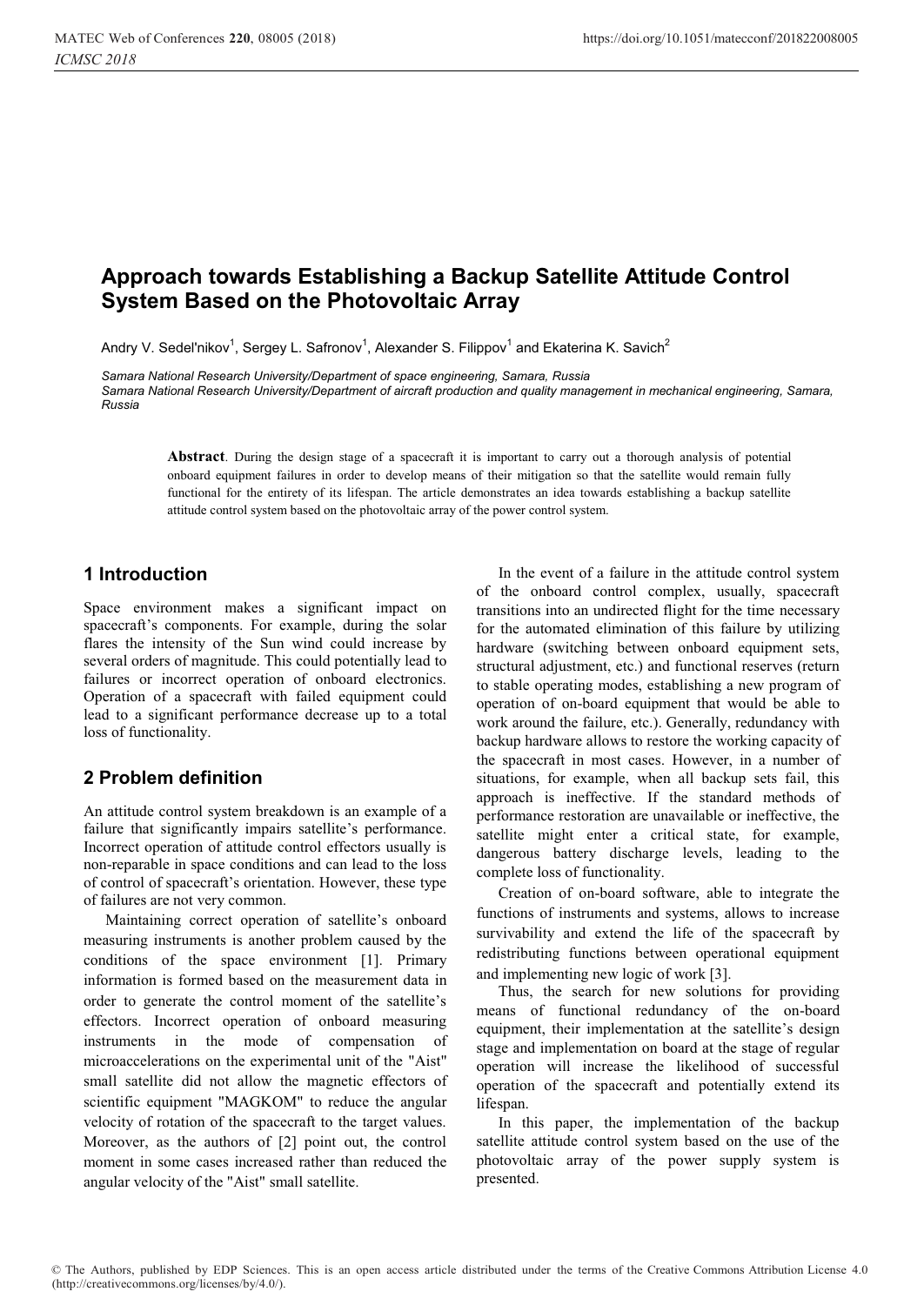

**Figure 1.** The current produced as a function of time

#### **3 Attitude estimation based on the solar elements' elecric current values for a small satellite**

The problem of satellite's attitude control using data on the electric current values from the photovoltaic arrays has been considered before. For example, the paper [4] describes a similar problem. However, the satellite considered in that paper had its photovoltaic array mounted on foldable panels. Since these panels are naturally oscillating during the satellite's operation [5], the problem, described in [4] looks to be more complex.

The paper [6] considered a similar problem. However, it only took into account the data from a single panel, that was processed using the Kalman filtering. Another similar approach was discussed in [7]. Only four out of six outer panels of the nanosatellite were covered with solar cells and the spacecraft was stabilized by rotation around the longitudinal axis, imposing certain limitations on the attitude control algorithm. It is also worth noticing, that for a satellite with six side panels a situation, when a significant charge current flows from all six faces due to the Earth's albedo is not uncommon. The problem of correct data analysis in this situation was considered in [8].

#### **4 Algorithm for evaluation of rotary motion of a small satellite**

"Aist" small satellite has a solar battery. Photovoltaic cells are glued to five of the six panels of the body. In addition, there is a separate solar panel, which is installed on top of the sixth panel of satellite. The solar battery is made on the basis of three-stage arsenide-gallium photovoltaics.

The satellite does not have a system of orientation and stabilization. Its shape is close to the cube, and the center of mass is in the vicinity of the geometric center of the cube. The satellite makes a non-oriented flight and rotates at an angular velocity in the range from 0.3 to 1.3  $\frac{0}{s}$ .

The photovoltaic array of the "Aist" small satellite produces electrical current proportional to the cosine of the angle of incidence of the Sun's rays from the normal to the active surface. The first approximation of the value of the current's strength will be:

$$
i_{\rm cur} = i_{\rm sc} \cdot \cos \alpha \,. \tag{1}
$$

where  $i_{sc}$  – current value of the solar cell of the corresponding type (Si, GaAs, CdTe, etc.).

The figure 1 shows graphs of the current produced as a function of time.

The position of each solar cell is defined in the base coordinate system and is described by a unit vector *nsci* coinciding with the normal to its operating surface.

The satellite control system records telemetry information with a specified frequency including the electric current values from solar cells. Knowing *icur* it is possible to define a conical surface, whose generatrix contains the vector of direction to the Sun R. If  $\alpha_i \ge \pi/2$ the electric current value from the solar cell would be zero.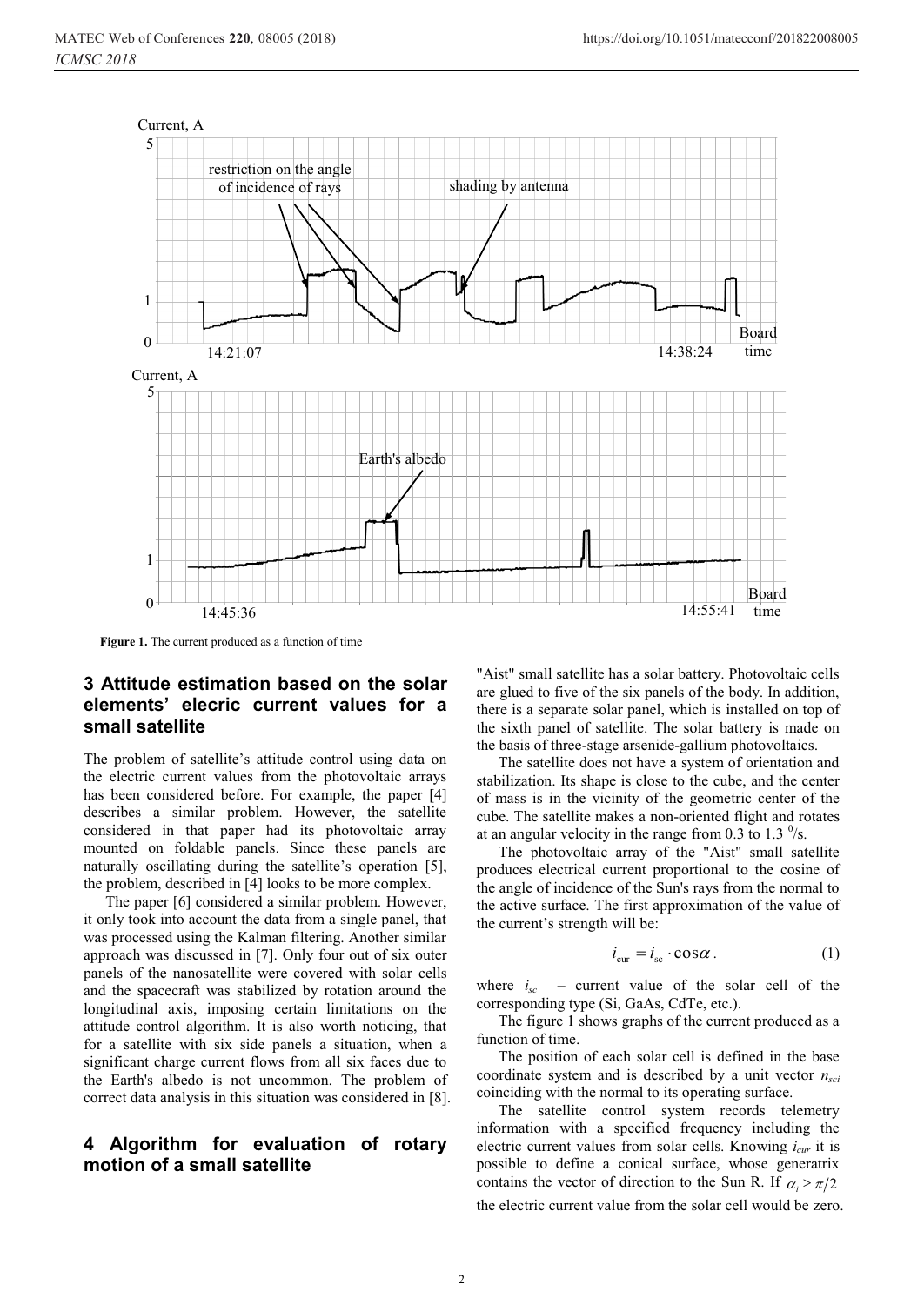In general, three of the six faces of the outer surface of the satellite are facing the Sun. In other words, three normals to the surfaces of photovoltaic arrays located on different faces of the satellite form sharp angles with the direction toward the Sun. They can be estimated using equation (1). These angles can be related to the Euler angles between the bound and heliocentric coordinate systems, assuming that the spacecraft is a material point:

$$
\begin{cases}\n\sin \varepsilon_1 = \sqrt{2 - \cos \alpha_1 - \cos \alpha_2 - \cos \alpha_3} \\
\sin \varepsilon_2 = \sqrt{1 - \cos \alpha_1 - \cos \alpha_2 + \cos \alpha_3} \\
\sin \varepsilon_3 = \sqrt{1 - \cos \alpha_1 + \cos \alpha_2 - \cos \alpha_3}\n\end{cases}
$$
\n(2)

We are using the normalization condition as a verification for the estimation of the Euler angles using system (equation (2)), which, taking equation (2) into account, will take the following form:

$$
3\cos\alpha_1 + \cos\alpha_2 - \cos\alpha_3 = 2
$$
 (3)

Equation (3) can serve as a criterion for the admissibility of application of equation (1) for estimating the angles between the normals to the working surfaces of photoconverters and the direction to the Sun.

The position of the coupled coordinate system relative to the geocentric orbital coordinate system can be found by using the corresponding rotation matrices from the heliocentric first to the fixed geocentric, and then to the geocentric orbital coordinate system.

The model should take the following factors into account:

1. the position of the satellite in the geocentric coordinate system and the orbital parameters at each moment of time should be known with the required accuracy (can be ensured by processing signals of the GLONASS and GPS systems with the necessary frequency);

2. the direction to the Sun must be calculated constantly with the required accuracy, based on the data on the position of the satellite in orbit and the time of year;

3. the currents from the solar panels, placed on not more than three adjacent faces of the satellite, should be taken into account in the orientation calculation, based on the knowledge of the direction vector on the Sun in the associated coordinate system,

4. the photoconverters should not be shaded by external elements of the satellite;

5. the Earth's albedo;

6. the solar battery produces electric current at an angle of incidence of sunlight on its surface more than 150.

In the figure 1 cases of shading of the solar battery by external antennas (factor 4), the effect on the current value of the earth's albedo (factor 4), as well as the illustration of factor 6 are noted.

#### **5 Numerical simulation for the flight unit of the "Aist"small satellite**

With the purpose of approbation of the possibility of using the proposed algorithm in practice, we evaluate its performance on the example of the flight unit of the "Aist" small satellite (figure 2).



**Figure 2.** External layout of the "AIST" small satellite

The "Aist" small satellite was put into orbit on 21.04.2013 by its separation from the spacecraft "Bion-M" No. 1, operating in a near-circular orbit with height of about 570 km and inclination of 64.9o. Its mass, together with the separation device, was 53 kg. The "Aist" did not have a full-fledged attitude control system for orbital motion, but it was capable to reduce its rotation velocity around the center of mass due to the interaction of electromagnets with the magnetic field of the Earth [5]. Electromagnets were part of the MAGKOM scientific equipment (figure 3) and provided the control moment for reducing the angular velocity of rotation of the satellite.



**Figure 3.** MAGCOM scientific equipment: a – central control unit; b – electromagnet control unit; c – three-component magnetometer; d – electromagnets.

Electromagnets were switched on twice during the operation period of the flight unit of the "Aist" small satellite. In both cases they were able to reduce the angular velocity of its rotation.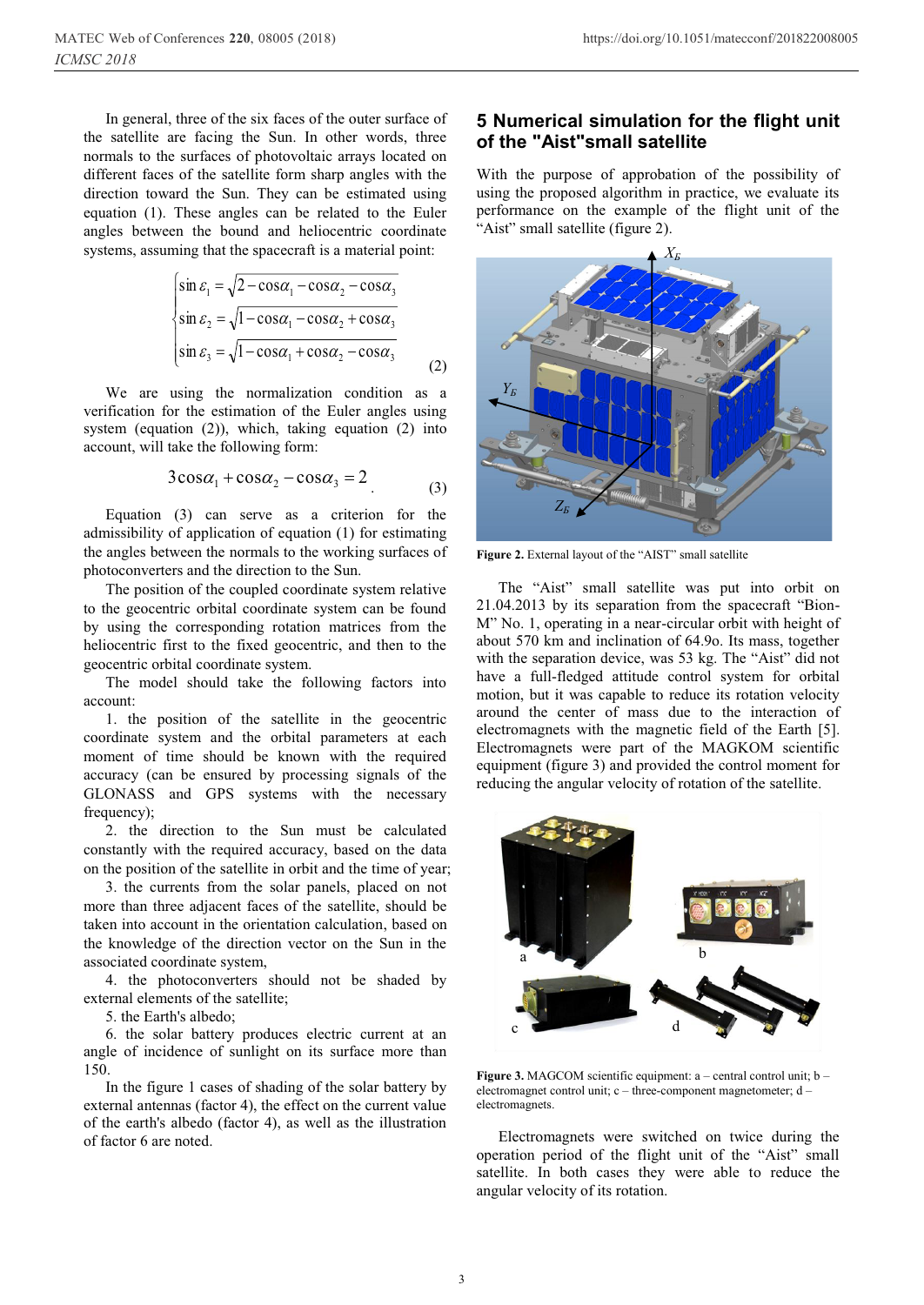values from solar cells.

The measurements of the Earth's magnetic field, obtained using onboard magnetometers of the MAGKOM scientific equipment (figure 4), were used as primary information for the control of electromagnets. Since the electromagnets on the flight unit of the "Aist" small satellite had worked as intended, the recorded data of measurements of the Earth's magnetic field can be considered correct within the scope of the paper. These measurements will serve as a benchmark for assessing the possibility of determining the parameters of the rotational motion of the satellite, using data on the electric current

It should be noted, that in telemetric information the electric current values from the solar cells were recorded with a measurement interval of 1 min. Therefore, in this paper we are not able to make estimations of the accuracy of determining the parameters of rotational motion, but only about the principle possibility of such an estimate. The results of estimating the average value of the angular velocity modulus of the flight unit of the "Aist" small satellite with the use of magnetometers and electric current values from solar cells on May  $10^{th}$ , 2013 are shown in figure 3. The average value of the angular velocity vector was estimated by the following formula:

$$
\left|\overrightarrow{\omega}\right| = \frac{\sqrt{(\varepsilon_{10} - \varepsilon_{11})^2 + (\varepsilon_{20} - \varepsilon_{21})^2 + (\varepsilon_{30} - \varepsilon_{31})^2}}{\Delta t} \ . \tag{4}
$$

In equation (4)  $\varepsilon_{10}$ ,  $\varepsilon_{20}$ ,  $\varepsilon_{30}$  and  $\varepsilon_{11}$ ,  $\varepsilon_{21}$ ,  $\varepsilon_{31}$  – are estimates of the Euler angles (equation (2)) between the coupled and heliocentric coordinate systems at time instants, separated by an interval  $\Delta t$ .

Magnetometer measurements were recorded at the  $\Delta t_1 = 6$  *s* intervals. This is why the estimate of the average value of the angular velocity modulus using magnetometer data was carried out using the maximum likelihood method [9]:

$$
\left|\overline{\vec{\omega}}\right| = \frac{1}{n} \sum_{i=1}^{n} \left|\vec{\omega}_i\right| \quad . \tag{5}
$$

In equation (5):

$$
|\vec{\omega}_{i}| = \frac{1}{\Delta t_{1}} \sqrt{K^{2} + L^{2} + M^{2}} ;
$$
\n
$$
K = \arccos\left(\frac{B_{xi}}{|\vec{B}_{i}|}\right) - \arccos\left(\frac{B_{xi-1}}{|\vec{B}_{i-1}|}\right);
$$
\n
$$
L = \arccos\left(\frac{B_{yi}}{|\vec{B}_{i}|}\right) - \arccos\left(\frac{B_{yi-1}}{|\vec{B}_{i-1}|}\right);
$$
\n
$$
M = \arccos\left(\frac{B_{zi}}{|\vec{B}_{i}|}\right) \arccos\left(\frac{B_{zi-1}}{|\vec{B}_{i-1}|}\right);
$$

 $\vec{B}_{i-1} \big( \!\! B_{\scriptscriptstyle{xi-1}}; \, B_{\scriptscriptstyle{yi-1}}; \, B_{\scriptscriptstyle{zi-1}} \big)$  $\vec{B}_{i-1}(B_{x i - 1}; B_{y i - 1}; B_{z i - 1})$  and  $\vec{B}_{i}(B_{x i}; B_{y i}; B_{z i})$ – measurements of the components of the vector of

induction of the Earth's magnetic field by magnetometers, separated by a time interval  $\Delta t_1$ ;

n – number of measurements taken over the  $\Delta t$  time interval.



**Figure 4.** The results of estimating the average value of the angular velocity modulus using: 1 – the first magnetometer sensor; 2 – the second magnetometer sensor; 3 - using the proposed algorithm

As can be seen from the presented results, the differences between the estimates of the angular velocity of rotation of the small satellite by two different magnetometers are more significant than between the magnetometers and the proposed algorithm. This clearly demonstrates the possibility of correct estimation of the parameters of the rotational motion of a small spacecraft using electric current data from solar cells and the proposed evaluation algorithm.

To improve the accuracy of the estimation of rotational motion parameters, the proposed algorithm should measure the current from solar cells no less than once in two seconds.

 If the spacecraft has solar cells mounted on deployable panels, then for correct use of the proposed algorithm it is necessary to place photoconverters not only on the panels themselves, but also on different faces of the external surface of the spacecraft, since the proposed algorithm requires knowing the orientation of the three vectors of the normal to the faces of the spacecraft relative to the Sun.

#### **6 Conclusion**

It is possible to estimate the parameters of the rotational motion of a spacecraft that has its outer surface covered with photoconverters. Using data on the electric current values from solar cells.

The proposed algorithm can be used both by itself and together with others. The combination of two methods of orientation on one satellite (as a primary and backup), taking into account specific recommendations for switching from one orientation mode to another and back, requires the development and implementation of special software, but it also provides an additional positive effect – increase of the survivability of the satellite.